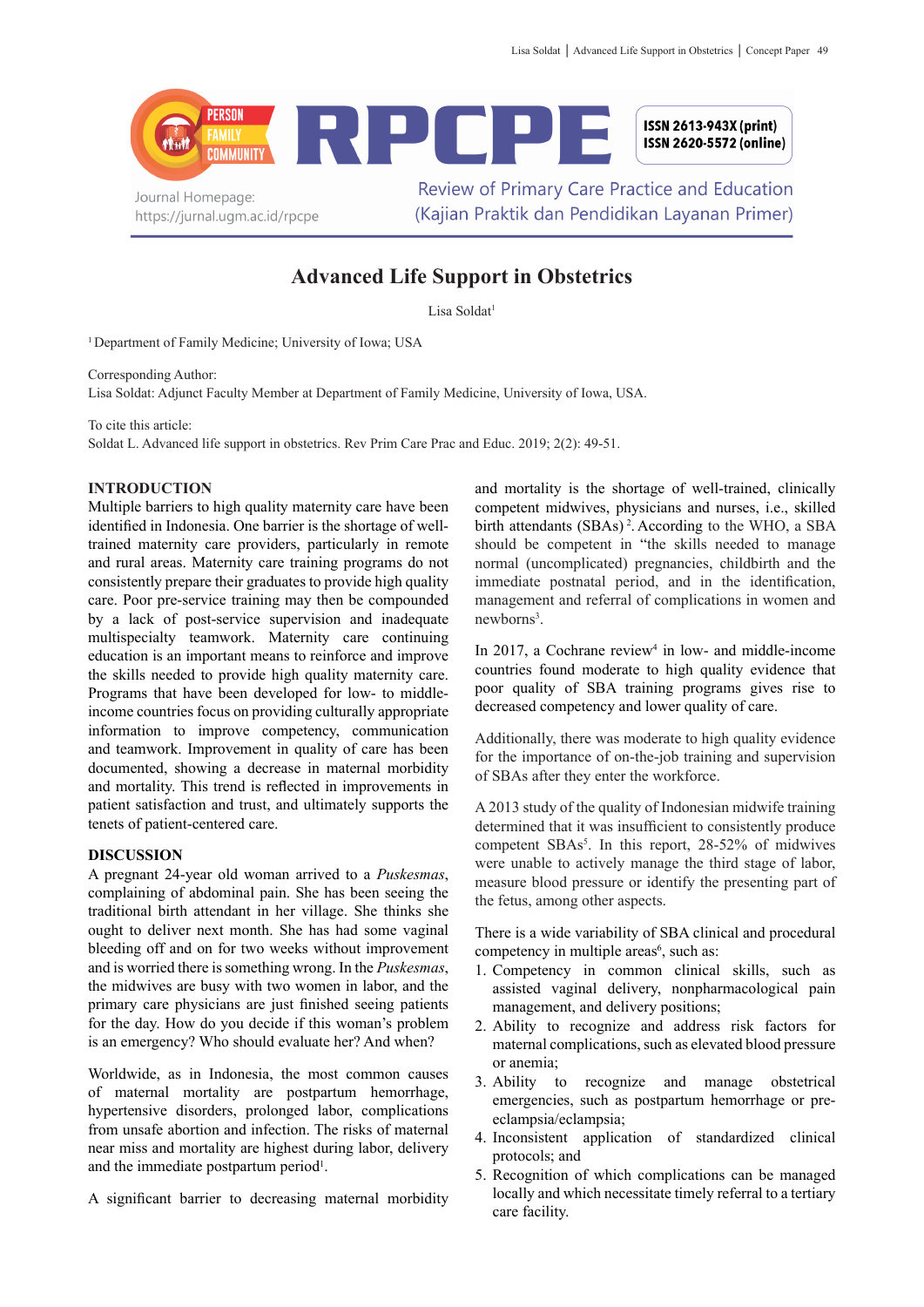Effective interprofessional communication and teamwork are equally important as procedural competency<sup>7</sup>. Acute obstetrical emergencies require immediate involvement of all members of the maternity care team. Poor communication leads to delays in instituting appropriate triage, management and can prevent timely referral to tertiary care facilities.

The value of maternity care continuing professional education cannot be overstated. It reinforces and improves learners' procedural and decision-making, skills. It also facilitates incorporation of current standards of care into daily practice.

What makes a maternity care continuing education program successful? It must provide educational material that is culturally relevant and evidence-based. It must be cost-effective<sup>8</sup>, and available in a format that minimizes the time spent away from clinical duties. Use of simulationbased training improves and reinforces clinical skills<sup>9</sup>. Programs are often designed to be understandable and applicable to all members of the multispecialty team. This interprofessional education (IPE) format allows learners to understand the importance of each other's roles, building respect and enhancing communication<sup>7,10</sup>.

One example of a popular maternity care training program is the Advanced Life Support in Obstetrics (ALSOÒ) Course12. This program is owned and operated by the American Academy of Family Practice, and has been taught in over 62 countries for more than 25 years. The course content is managed and updated by a multispecialty editorial team, consisting of perinatologists, obstetricians, midwives and family physicians. The original curriculum is also available in a modified form (Global ALSO®) that is adapted for use in low- and middle-income countries. Global ALSO® includes additional topics of cultural and epidemiologic relevance.

The ALSO® curriculum is applicable to all members of the maternity care team, including physicians, resident physicians, midwives and nurses. The curriculum is standardized, evidence-based and uses an adult-centered learning format. Local maternity care providers who successfully complete the ALSO® Instructor course serve as faculty, and, using the teach-the-teacher model, students are encouraged to become future instructors<sup>13</sup>.

A blended learning style is used that combines online and live classroom teaching. Online materials include lectures, workshop demonstrations and interactive programs. Learners complete the online course material prior to attending the live course. The one-day course uses simulation-based group workstations to provide hands-on, team-based training. Workstation topics include shoulder dystocia, malpositions, emergency breech delivery, assisted vaginal delivery, maternal resuscitation and postpartum hemorrhage.

Group testing is performed using seven different emergency scenarios based upon real-life patient care situations. Group feedback is provided at the conclusion

of the course, focusing on team safety behaviors and communication.

The benefits of the ALSOÒ course in low resource settings have been studied. One study reported clinical skills improvement, with an increased frequency in active management of the third stage of labor, use of episiotomy, decreased postpartum hemorrhage, and increased frequency of assisted vaginal delivery and decreased inhospital mortality<sup>14</sup>. Another study noted that both doctors and midwives perceived that Interprofessional Education was valuable for improving multispecialty collaboration and communication<sup>10</sup>.

Maternity care continuing education programs designed for all members of the maternity care can improve proficiency in clinical competency and quality of care. When maternity care teams improve their collaboration and communication skills, they build confidence in both themselves and their patients. Maternal morbidity and mortality are reduced, and the patient-centered care model is strengthened.

## **REFERENCES**

- 1. Mawarti Y, Utarini A, Hakimi M. Maternal care quality in near miss and maternal mortality in an academic public tertiary hospital in Yogyakarta, Indonesia: a retrospective cohort study. BMC Pregnancy and Childbirth. 2017 Dec; 17(1):149.
- 2. World Bank. "...and then she died": Indonesia Maternal Health Assessment (English). Washington, DC: World Bank. 2010. Retrieved in: http://documents.worldbank.org/curated/ en/718951468040488082/and-then-she-died-Indonesia-maternalhealth-assessment
- 3. World Health Organization. Making pregnancy safer: the critical role of the skilled attendant: a joint statement by WHO, ICM and FIGO. 2004.
- 4. Munabi-Babigumira S, Glenton C, Lewin S, Fretheim A, Nabudere H. Factors that influence the provision of intrapartum and postnatal care by skilled birth attendants in low-and middle-income countries: a qualitative evidence synthesis. Cochrane Database of Systematic Reviews. 2017(11).
- 5. National Research Council. Reducing Maternal and Neonatal Mortality in Indonesia: Saving Lives, Saving the Future. National Academies Press; 2013 Dec 26.
- 6. Brooks MI, Thabrany H, Fox MP, Wirtz VJ, Feeley FG, Sabin LL. Health facility and skilled birth deliveries among poor women with Jamkesmas health insurance in Indonesia: a mixed-methods study. BMC Health Services Research. 2017 Dec; 17(1):105.
- 7. Kumar A, Sturrock S, Wallace EM, Nestel D, Lucey D, Stoyles S, Morgan J, Neil P, Schlipalius M, Dekoninck P. Evaluation of learning from Practical Obstetric Multi-Professional Training and its impact on patient outcomes in Australia using Kirkpatrick's framework: a mixed methods study. BMJ Open. 2018 Feb 1; 8(2):e017451.
- 8. Van de Ven J, Van Baaren GJ, Fransen AF, van Runnard Heimel PJ, Mol BW, Oei SG. Cost-effectiveness of simulation-based team training in obstetric emergencies (TOSTI study). European Journal of Obstetrics & Gynecology and Reproductive Biology. 2017 Sep 1; 216:130-7.
- 9. Nelissen E, Ersdal H, Mduma E, Evjen-Olsen B, Twisk J, Broerse J, van Roosmalen J, Stekelenburg J. Clinical performance and patient outcome after simulation-based training in prevention and management of postpartum haemorrhage: an educational intervention study in a low-resource setting. BMC Pregnancy and Childbirth. 2017 Dec; 17(1):301.
- 10. Walker L, Fetherston C, McMurray A. Perceptions of interprofessional education in the Australian Advanced Life Support in Obstetrics (ALSO) course. Family Medicine. 2015; 47(6):435-44.
- 11. American Academy of Family Physicians. Advanced Life Support in Obstetrics. ALSO International and Global ALSO. Retrieved